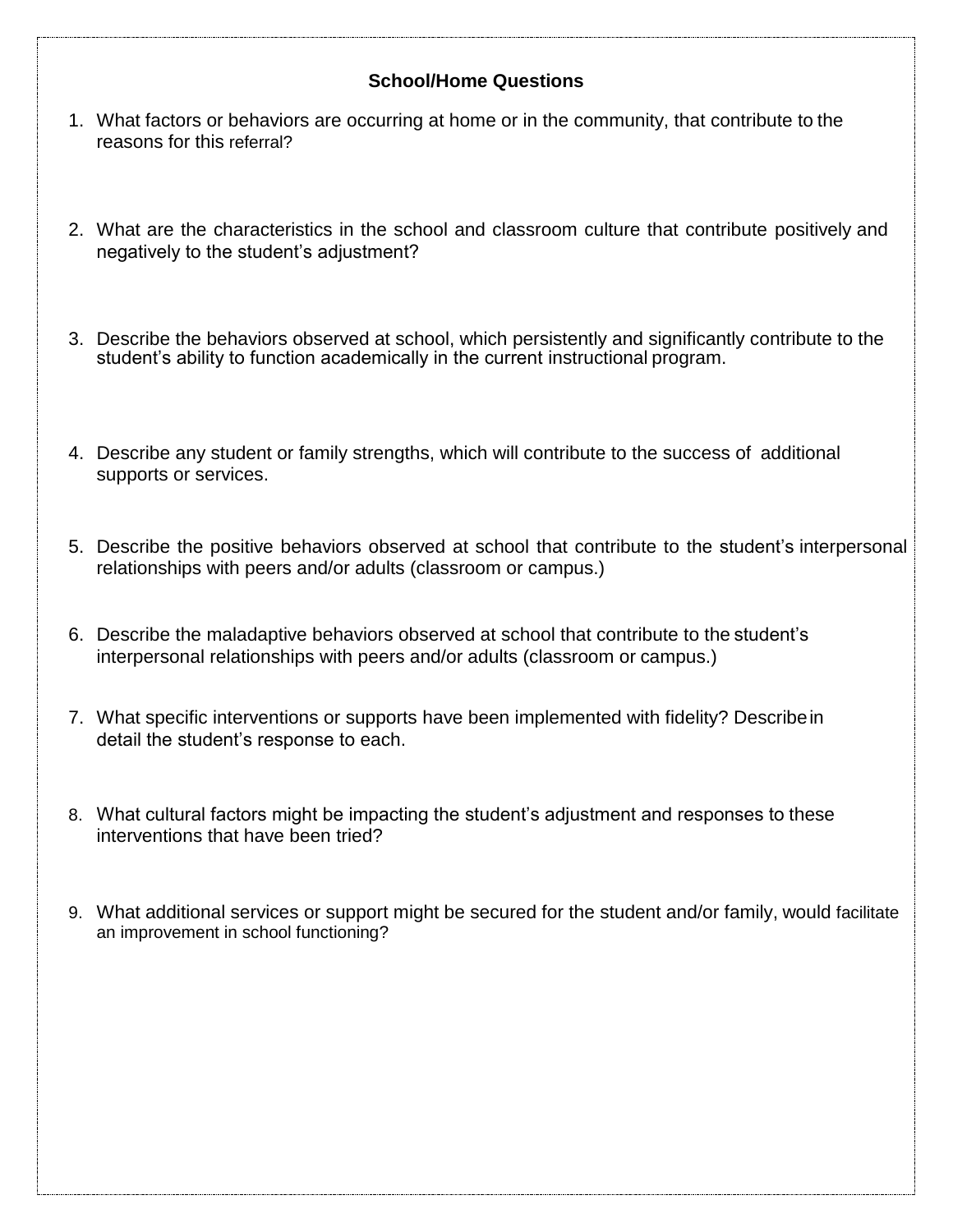## **Teacher Observations/Checklist**

- 1. At what grade level is the student performing
- 2. What are this student's strengths in your classroom and on the campus?
- 3. What are this student's challenges affecting school adjustment?
- 4. What interventions have been done in your classroom to support this student? What does the student best respond to?

# **Learning Behaviors**

| Completes all/part of assignment/homework      | Often performs work carelessly  |
|------------------------------------------------|---------------------------------|
| Refuses assignments /homework                  | Rarely follow directions        |
| Performs work well under conditions            | Has difficulty organizing work  |
| Requires prompts to follow directions          | Doesn't participate verbally    |
| Requires prompts to begin tasks                | Is easily distracted            |
| Stays on task after given directions/prompts   | Has difficulty with transitions |
| Requires individual attention to compete tasks | Engages in off-task behavior    |
| <b>Further Comments:</b>                       |                                 |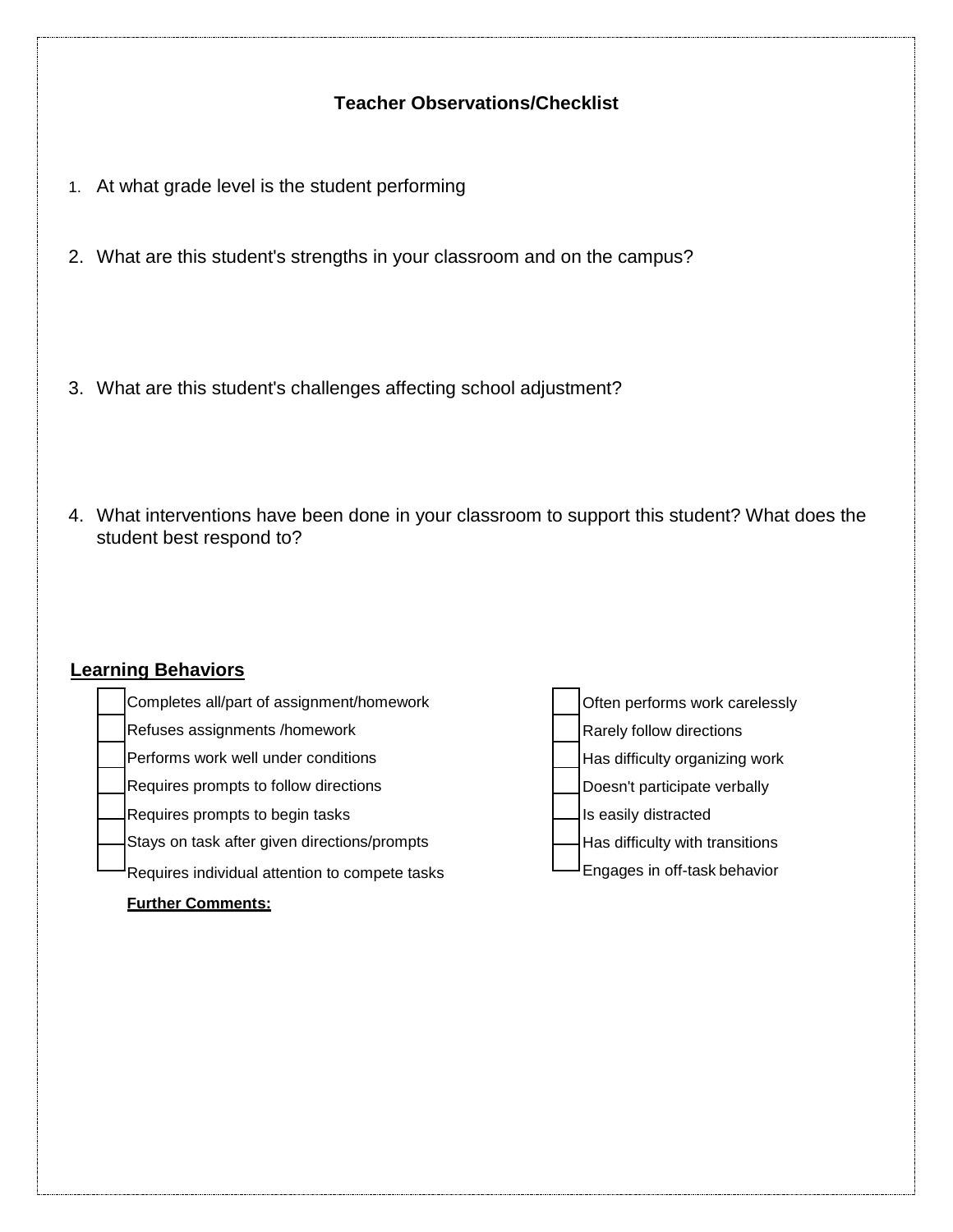#### **Mood, Affect** Attempts to use humor to communicate Appears happy Blames others for his/her own failure or difficulty Feels good about self Has temper tantrums Cries frequently Shows interest or participates in classroom activities Shows worries about school or home Complains of physical ailments Eats well **Overeats** Has positive attitude Blames or criticizes self Gets sufficient sleep Can concentrate when given task/instruction Has sudden or dramatic mood changes Is overly self-conscious/lacks confidence Appears relaxed Complains, has negative attitude Shows fatigue Has difficulty concentrating Appears tense Has loss of appetite Doesn't show interest or participate Frowns a lot Humor is inappropriate

#### **Further Comments**:

## **Behaviors**

| Takes things belonging to others           | Makes noises, describe                       |
|--------------------------------------------|----------------------------------------------|
| Has heightened sense of honesty            | Uses obscene language                        |
| Plans positive or negative interactions    | Uses drugs or alcohol                        |
| Cares for people and/or property           | Frequent absences or tardiness               |
| Upset about others' obscene language       | Healthy relationship with peers of opposite/ |
| States he is concerned for health          | preferred gender                             |
| Raises hand to talk % of time              | Displays sexual behaviors                    |
| Frequently makes irrelevant comments about | Takes things belonging to others             |
| Laughs or cries for no apparent reason     | Lies frequently                              |
| Good attendance                            | Acts impulsively                             |
| Comes to school unwashed or disheveled     | Damages or destroys property                 |

#### **Further Comments:**